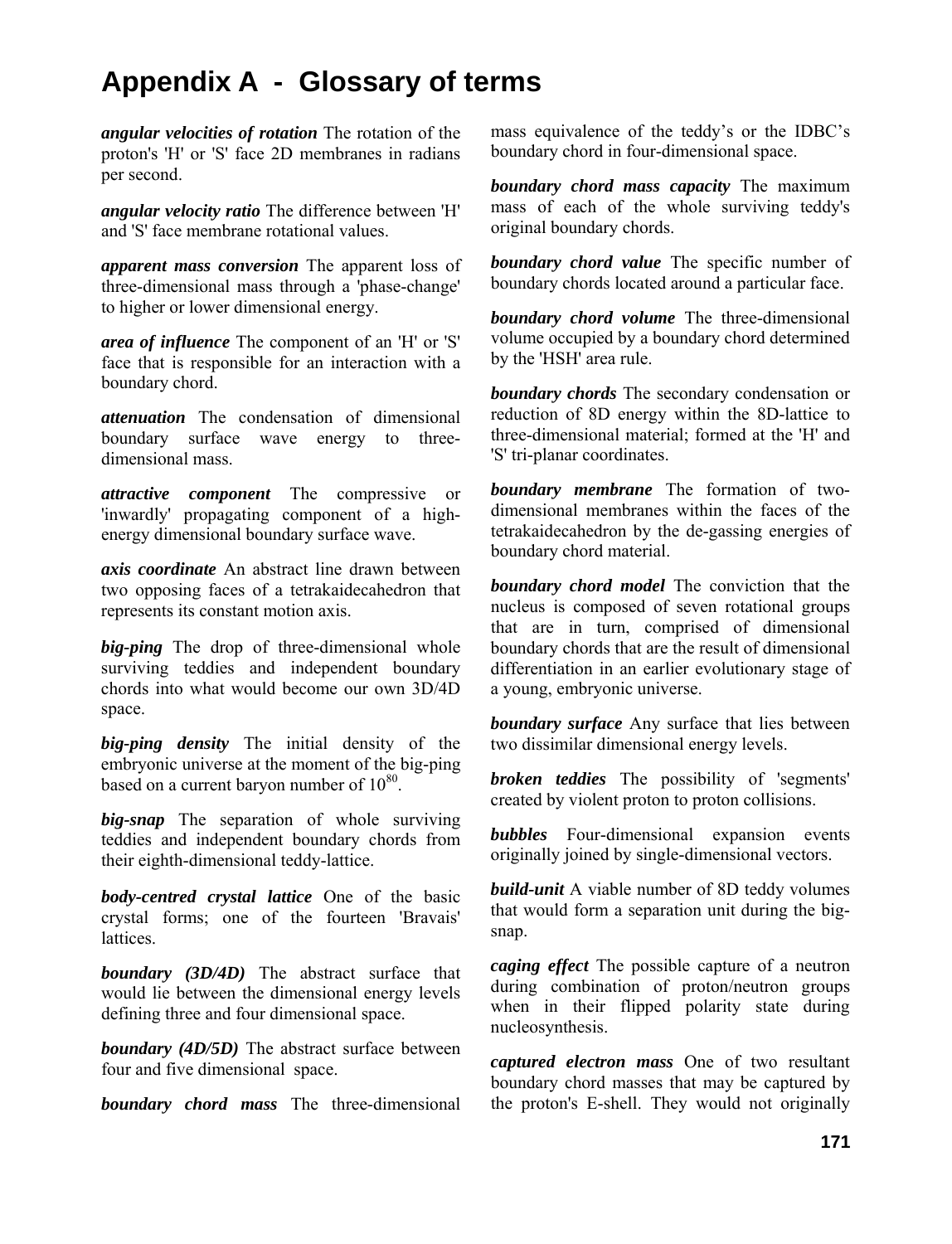possess a charge.

*cellular lattice* The eight-dimensional structure of hexagonal and square membranes resulting from 4D-to-4D contact during the vacuum collapse.

*charge* The result of 2D membrane rotation against 3D boundary chords.

*chord membranes* De-gassed 2D or sub-3D material within the bounds of the teddy's 'H' and 'S' face boundary chords.

*chord resonance* The vibration of boundary chords through an input of external energy.

*closed chords* The configuration of the 'H' and 'S' face boundary chords within the neutron and proton.

*coaxial waveform* A dimensional boundary surface wave with an expansive outer and compressive or attractive inner component of propagation. These will correspond to dim-waves at the 3D/4D and 4D/5D boundaries respectively.

*coigns* The original corners on a cube.

*complimentary spin* A spin phenomenon that occurs in the same direction about the axial rotation of a rotational group.

*compressive component* The 'attractive' or 'inwardly' propagating component of a highenergy dimensional boundary surface wave.

*compressional momentum* The 'force' exerted by the fifth-dimensional, which exactly balances the expansive force of the fourth.

*component of periodicity* The circular boundary chord values of the 'H' and 'S' faces of the proton in terms of their possible Fourier analysis.

*constant motion axes* The abstract lines drawn between opposing faces of the teddy and define the accelerated or constant motion of the boundary chords around any particular face.

*contraction* The conservation of big-snap energy as the third and *(5D)* fifth dimensional levels differentiate. 5D contraction will balance the adjacent 4D expansion of the universe.

*cubic rule* The numerical relationship between single, two and three-dimensional energy levels. Like the cube, each can be represented by the indices  $10^1$ ,  $10^2$  and  $10^3$ .

*crystal forms* Basically the fourteen different configurations seen within the 'Bravais' lattice classification system.

*crystal system* The seven main symmetry groups identified within crystallography. Also known as the essential axes of symmetry.

*dark energy* The four-dimensional expansion of the universe that can be represented as a percentage by the total 'HSH' dimensional boundary string components from the 8D triplanar coordinates.

*dark matter* Represented in the dimensional boundary chord model by all the independent boundary chords and passive-photon material.

*de-gassing* The condensation of dimensional boundary chord material to 2D membrane energy through decompression in 3D space.

*de-gassing value* The single-dimensional value of the de-gassing process at any singular boundary chord or area of influence.

*dimensional boundary surface wave* This model's definition of an electro-magnetic wave travelling through space. It is a transverse wave and as such, it must travel the boundary between two dissimilar media.

*dimensional boundary chord model* The conviction that the nucleus is composed of seven rotational groups that are in turn, comprised of dimensional boundary chords that are the result of a dimensional differentiation that occurred within in an earlier evolutionary stage of a young, embryonic universe.

*dimensional condensation* The phase change of dimensional energy from a higher to a lower dimensional energy level.

*dimensional differentiation* The evolution and separation of dimensional energy levels into their present day hierarchy.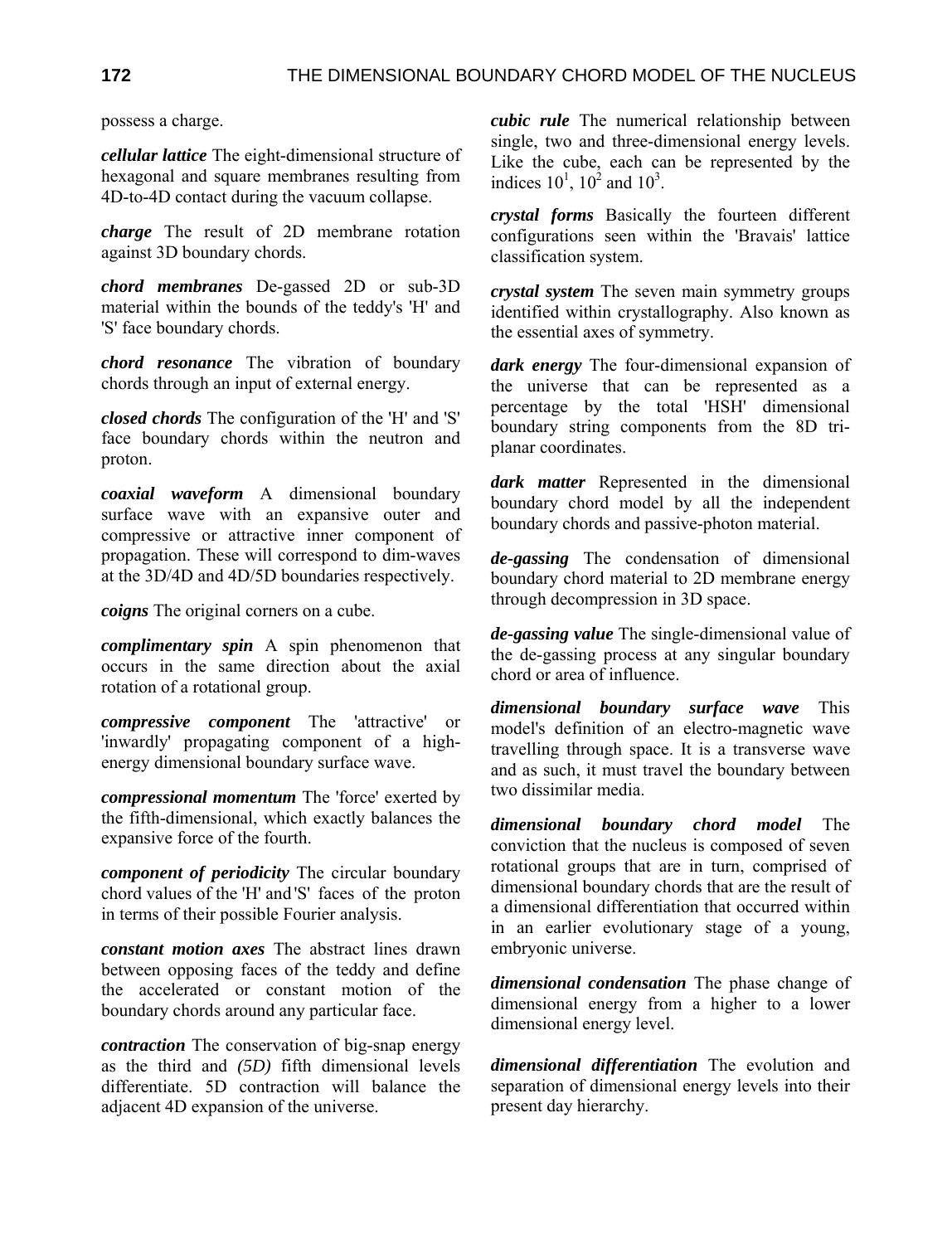*dimensional energy* The concept of a dimensional energy spectrum that would include a 3D level we define as matter.

*dim-wave* A dimensional boundary surface wave.

*displaced time independence* The fourthdimensional definition of time that is detached and separated through differentiation from the time-independence of the boundary chords.

*dominant axis* The axis that joins two bonded protons during their flipped polarity stage.

*doughnut* A three-dimensional representation of the universe comprising a contractive and expansive component. The walls of the doughnut expand at the expense of the hole in the middle; that contracts to compensate.

*elastic rebound* The catastrophic shortening of stretched out, open-ended independent boundary chords after the 8D big-snap.

*elastic tension* The force that draws together adjacent expansion events (4D bubbles) as single dimensional strings are made to stretch prior to the vacuum collapse.

*electron-mass* A reconfigured independent dimensional boundary chord remnant, still devoid of charge.

*electron shell* A 4D+ dimensional energy bubble created by the proton's low energy expansive dim-waves.

*energy threshold* The energy 'ground state' of a dimensional boundary chord with a specific level of resonance.

*energy depth* The dimensional energy range of a proton's electron shell emission with low and high energy components.

*energy spike* The disturbance on the 4D side of the 3D/4D boundary caused by the proton's electron shell.

*energy well* The warping of the 3D side of the 3D/4D boundary caused by the proton's electron shell.

*entry point* The theoretical origin of a single dimensional event within a null-universe scenario.

*episode of stretching* The elongation of dimensional boundary chord material due to fourdimensional expansion in the 8D 'net-like' teddylattice.

*e-shell* This model's abbreviation of the proton's dim-wave produced electron shell.

*essential axes of symmetry* The axial configuration that determines the seven main groups within the crystal system.

*exotic segments* Broken teddies. The possibility of remnant or combined teddy component dimensional boundary chords; or faces as a result of teddy to teddy collisions.

*expansional energy flow* The flow of 4D expansion towards the energy-spike disturbance at the 3D/4D boundary.

*face-spin bias* The tendency of dimensional boundary chords to rotate around the circumference of their respective faces. Momentum carried over from the big-snap.

*face resonance* The vibration in 'H' or 'S' face dimensional boundary chords, caused by the rotation of the 2D membranes within.

*field lines* The configuration of dim-wave energy emission from a resonating dimensional boundary chord source.

*flipped-polarity* The possibility of rotational groups to change their polarity due to an increase in rotational speed caused by an input of energy.

*grounding* The tendency of the attractive or compressive component of high energy dimwaves to be absorbed at their opposite poles.

*H face* One of eight originally hexagonal shaped faces that makes up the tetrakaidecahedron.

*H face dim-waves* The high-energy bi-polar dimwaves emitted by 'H' face boundary chords because of 2D membrane rotation.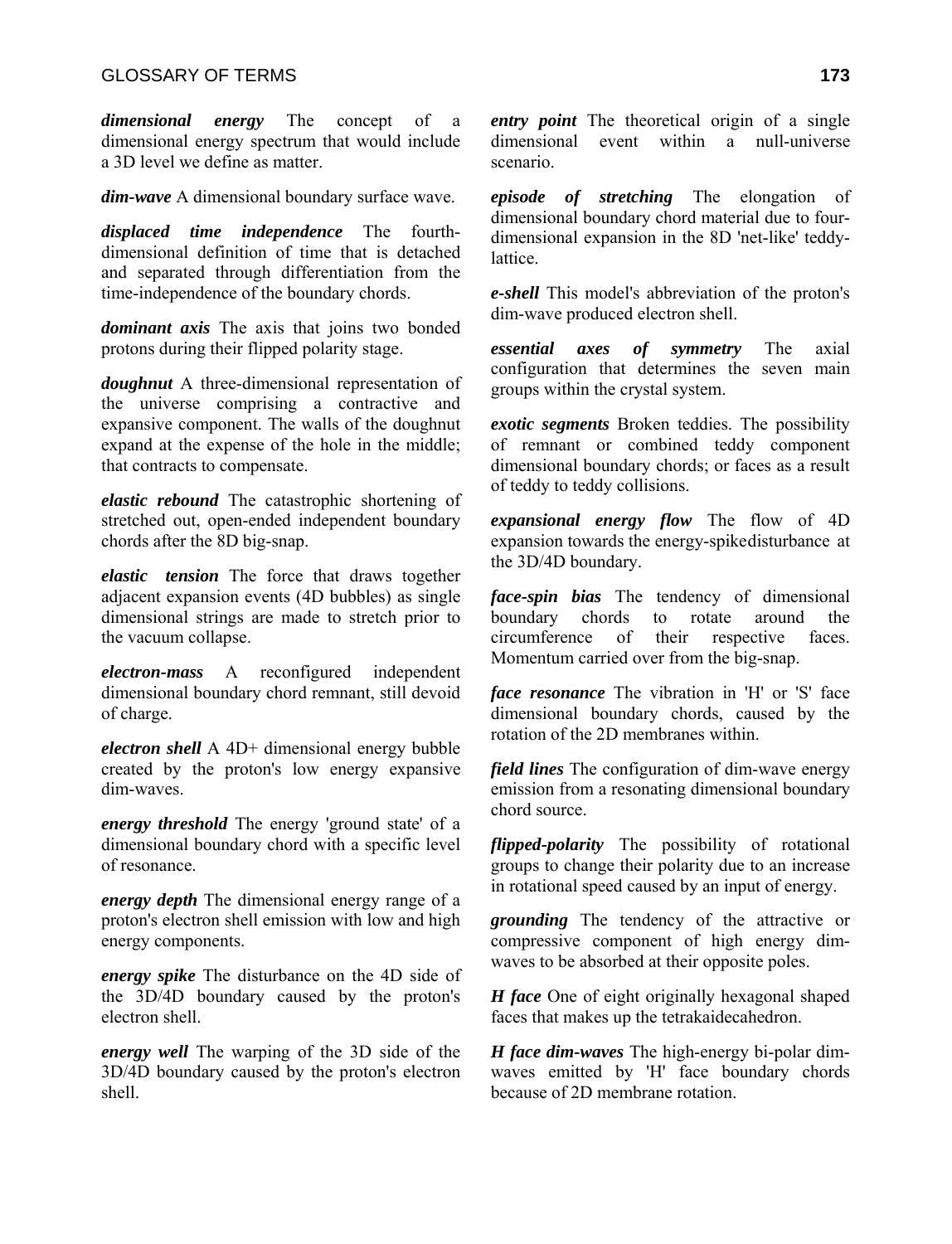*half-chord interactions* The value of the dimensional boundary chord interaction at the point of convergence upon a Stage 1 reconfigured teddy.

*hexagonal membranes* The result of 4D-to-4D expansional surface contact within the 8D lattice after the vacuum collapse.

*hexagonal planes* The 'H' components of the triplanar coordinate from where the dimensional boundary chords originate as secondary condensation within the 8D teddy-lattice.

*hollow teddies* The configuration of the tetrakaidecahedral lattice in the eighth-dimension prior to secondary condensation.

*holosymmetric class* A defined class within the crystal system where any particular crystal comprises the most symmetry elements when compared to others of the same form.

*homogeneous expansion* The resultant noncellular expansional characteristics of the fourthdimension after the vacuum collapse.

*HSH string value* The individual components from the tri-planar area rule that determine the overall dimensional boundary chord volume.

*imposed inertia* Dimensional boundary chord acceleration normal to the constant motion axes due to reconfiguration to circular faces.

*independent dimensional boundary chords (IDBCs)* Dimensional boundary chords that did not make it as whole tetrakaidecahedra after the big- snap and big-ping into what would become 3D/4D space. Abbreviated to IDBCs.

*individual mass value* 'H' or 'S' face dimensional boundary chord values after the condensation and removal of their 2D component.

*integral dimensional levels* The idea that our universe is constructed from a finite number of integral levels that have evolved through dimensional differentiation.

*intersection difference* The separation of intersection points on a two-dimensional membrane area.

*intersection point* The crossing (over or under) of single dimensional vectors forming a twodimensional membrane area.

*intersection value* The two-dimensional value formed at an intersection point by two, singledimensional vectors.

*knots (4D)* A three-dimensional analogy used to describe the relationship between 1D, 2D and 4D interactions.

*ladder of dimensional hierarchy* The evolutionary stages and dimensional energy characteristics of the universe as a whole, with its dimensional levels represented by the rungs of a ladder.

*linear speed* The relative speed of a specific point located at the circumference of an 'H' or 'S' face circular dimensional boundary chord.

*locked-in dimensional boundary chords* The thirty-six dimensional boundary chord values that make up the whole surviving teddies after the bigping and within our own protons and neutrons.

*loop areas* An analogy for 2D membrane areas made from single-dimensional strings.

*loop variable operation* The evolution of a continuous single-dimensional vector into twodimensional membranes.

*loop variables* The concept of 'loop dependent traces' and a 'uniform spreading of weaves' to produce 2D enclosed areas.

*loops (2D)* The forerunners of 2D membranes.

*magnetic poles* The opposite faces of 'H' face rotational pairs within the body of the teddy proton.

*mass (1e)* The 'S' component route to IDBC reduction.

*mass (2e)* The 'H' component route to IDBC reduction.

*mass conversion factor* The conversion of 3D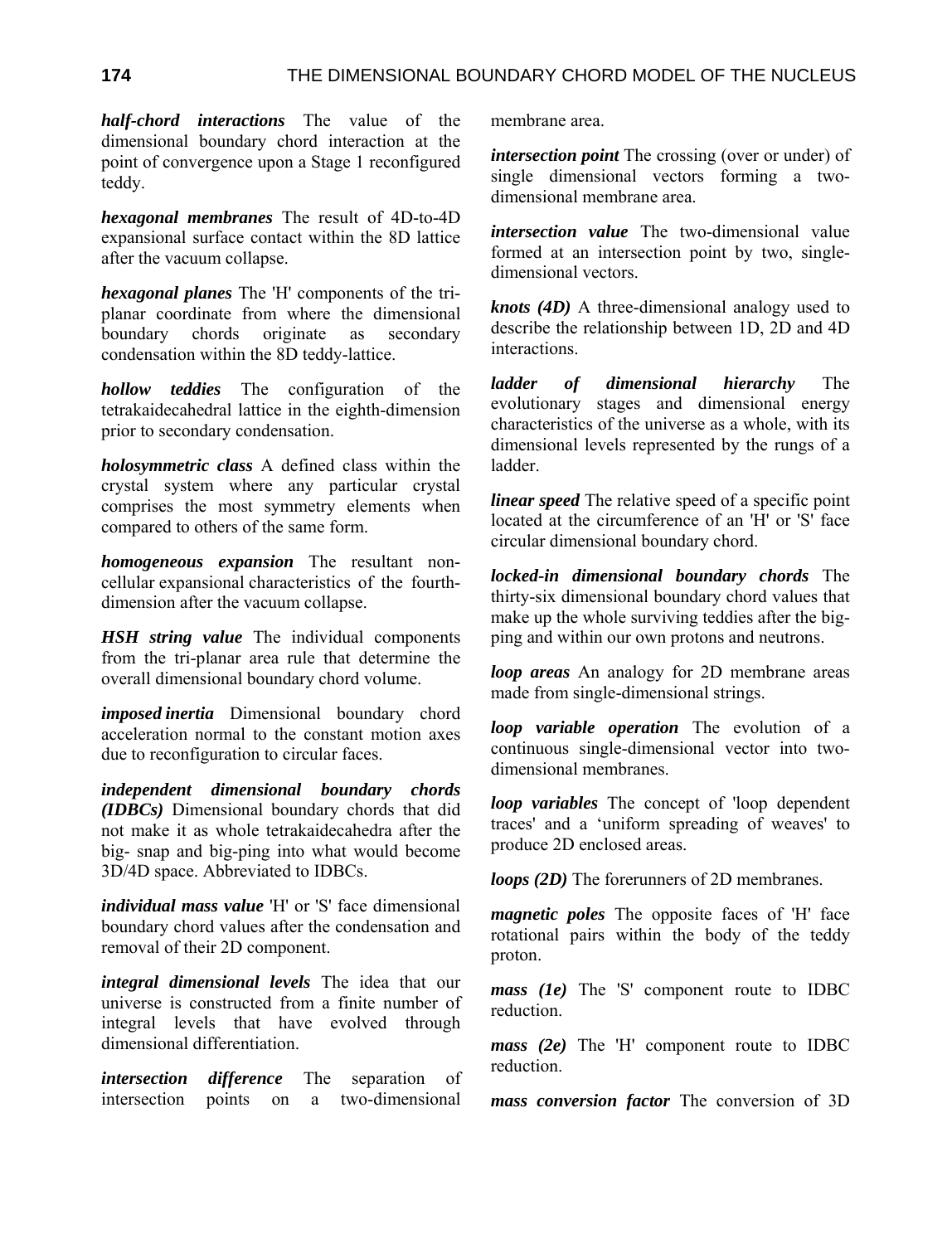mass values to a higher (4D) or lower (1D or 2D) mass equivalents using the cubic rule or the 3D/4D mass equivalence expression.

*mass deficit* The three-dimensional mass equivalence of the difference in the (background) 4D energy level and the 4D+ energy level of the volume enclosed by the proton's dim-wave produced electron shell.

*mass equivalence* The conversion of a 1D, 2D or 4D value to a corresponding three-dimensional mass.

*membrane capacity (2D)* The total threedimensional mass equivalent of an 'H' or 'S' face 2D membrane.

*membrane convexity* The resultant shape of 2D membranes due to their rotation, the centrifugal effect and field interactions.

*membranes* Any value with just a twodimensional area.

*membrane energy* The translation of singledimensional energy into two-dimensional equivalents.

*membrane rupture event* The explosive reduction of 8D membrane material to 3D dimensional boundary chord 'H' and 'S' string components.

*membrane values* The evolution of twodimensional values within loop areas.

*mini big-bang events* Four-dimensional spherical expansion events caused by a reduction to 'zero' intersection difference.

*missing mass rule* The apparent loss of 3D mass due to 2D de-gassing or an increase to 4D expansion through an input of energy.

*modified area of influence* A change in the number of 'areas of influence' caused by the coupling of two protons' 'S' faces.

*monopoles* Theoretical magnets with either a north or a south pole, but not at the same time. 'S' face rotational groups within the 'dimensional boundary chord model of the nucleus' could be considered as smaller versions of these.

*multi-pole* The characteristics of 'H' face dimwaves.

*neutron* A Stage 1 reconfigured teddy.

*null-dimensional vacuum* The pore spaces between the original 4D spherical expansion events.

*null-universe* A universe that has yet to experience any kind of event.

*open chords* The configuration of independent dimensional boundary chords.

*orbital or particle motion* The phenomenon of particulate orbital movement at or close to the boundary during dim-wave propagation.

*orthogonal* The orientation of faces that results in one being opposite to its partner at the other end of their shared axis (normal to both faces).

*passive photon* The result of dim-wave attenuation, producing a tiny three-dimensional mass that has yet to gain momentum in order to produce a detectable 'photon' of light.

*permittivity of free space* The ratio of electric displacement in a particular medium - to the electric field intensity producing it.

*piston effect* The relationship between expansion and compression.

*points ofconvergence* The position on a teddy where dimensional boundary chord mass values can be calculated.

*polarity-flip* The reversal of north and south poles on 'S' and 'H' face rotational groups.

*pore spaces* The free space between the surfaces of spheres.

*pore space vacuums* The null-universe space making up the pore spaces between early 4D expansion events.

*propagation (4D)* The outward expansive movement of dim-waves.

*propagation (5D)* The inward attractive movement of dim-waves.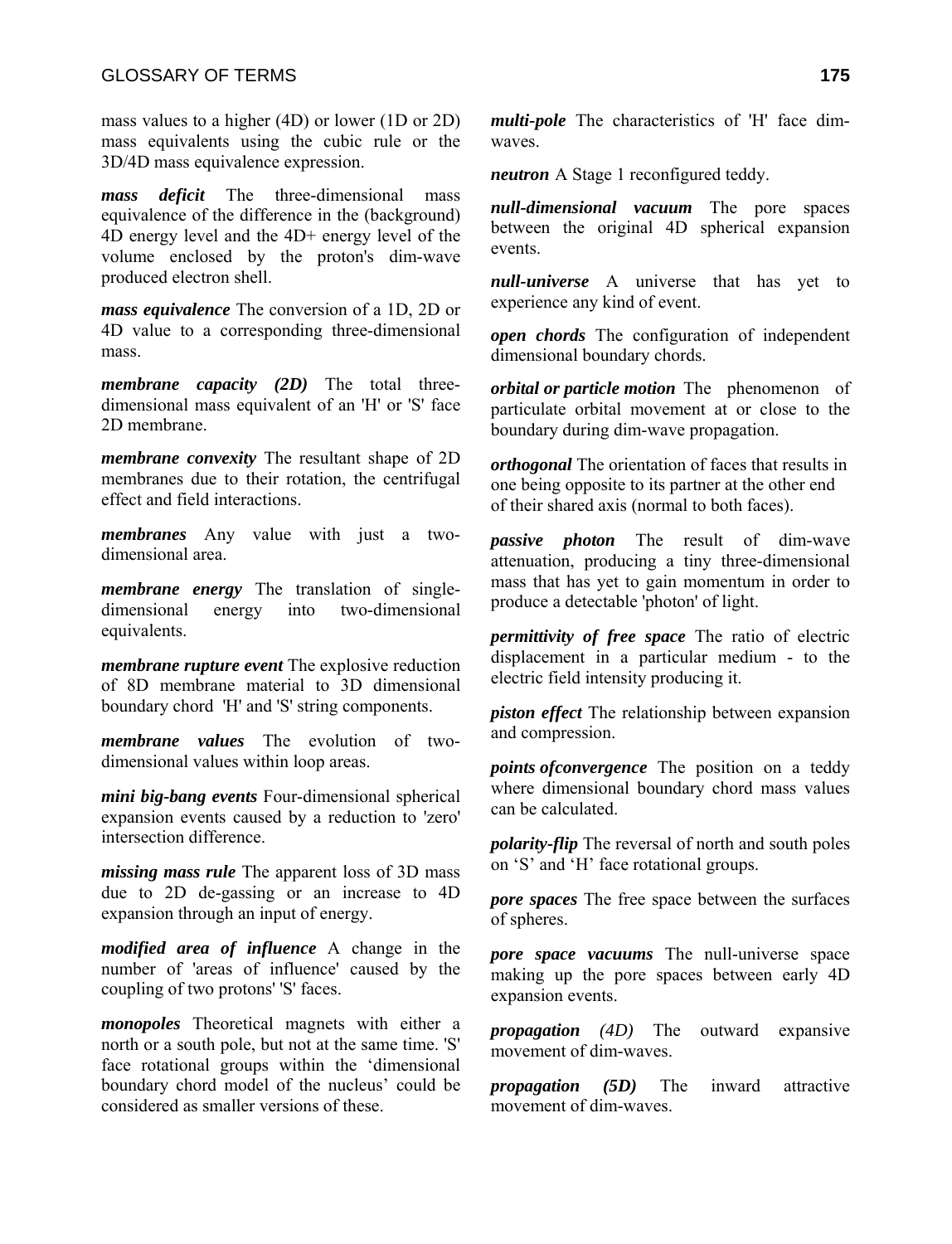*proportional compressive attraction* The contractive force exerted by the fifth-dimension on a body's energy-spike as it penetrates the 4D/5D boundary. Attraction will be dependent on the depth of penetration and thus mass.

*proto-deuterium* A deuterium nucleus in its flipped-polarity state, prior to the evolution of its electron shell.

*proto-hydrogen* Hydrogen prior to the capture of its electron mass.

*proton* A Stage 2 reconfigured teddy.

*proton bubbles* A proton's electron shell.

*pure tones* A face's dimensional boundary chord in Fourier analysis.

*reef-knot analogy* A way at looking at 4D expansion events and their relationship to singledimensional string energies.

*re-gassing* The reversion of 2D membrane energy back to three-dimensional mass due to an input of energy.

*remnant boundary chord mass* The 'H' or 'S' route result of an independent boundary chord shaking itself to pieces.

*reduction* The condensation of a singledimensional string entity from the 'foamy' homogeneous consistency of the original (1D) event energy.

*residual energy differential* The difference between an energy-well and the captured 3D electron mass.

*residual energy gradient* The resultant remaining attractive force of an energy-well after electron mass capture.

*residual mass deficit* The three-dimensional mass equivalent of an energy-well after electron mass capture.

*retraction* The 'using-up' of single-dimensional string energy by 4D expansional bubbles that draws neighbouring events closer together.

*rotational conformity* The pairing up of faces on the whole surviving teddy, to produce a rotational group with complimentary rotation about their mutual axis.

*rotational groups* The opposing 'H' and 'S' faced pairs on the proton where 2D membranes rotate because of their imposed face-spin bias.

*runaway rebound* The conversion of IDBC mass to dim-wave energy.

*S bonds* The bi-polar effects of flipped, 'S' face rotational groups, producing a total of three possible bond axes (S1, S2, and S3).

*S face* One of the six smaller faces on the teddy.

*S face dim-waves* The low energy expansive dimwaves produced by the resonance of 'S' face boundary chords.

*savory index* The 'signature angular velocity of rotation' index, or the relationship between 'H' and 'S' face 2D membrane rotational speeds (in  $\pi$ ).

*scalar (4D) characteristics* The expansion of the usual three dimensions of length, width and breadth due to scale.

*scalar expansion* Four-dimensional expansion.

*scale* The component of 4D expansion.

*secondary condensate* The condensation of 8D membrane energies to form connected string components from their tri-planar coordinates; producing 3D energies.

*simple dimensionality* The concept that a universe is comprised of a finite number of dimensional levels that does not include 'curledup' hidden ones, at or near the Planck scale.

*single dimensional shrinkage* The absorption of single-dimensional string energies by 2D membranes and later 4D spherical expansion events, producing quantum-sized  $1<sup>st</sup>$  and  $2<sup>nd</sup>$ dimensions.

*spherical wave-front* The outward propagation of expansive dimensional boundary surface wave energy.